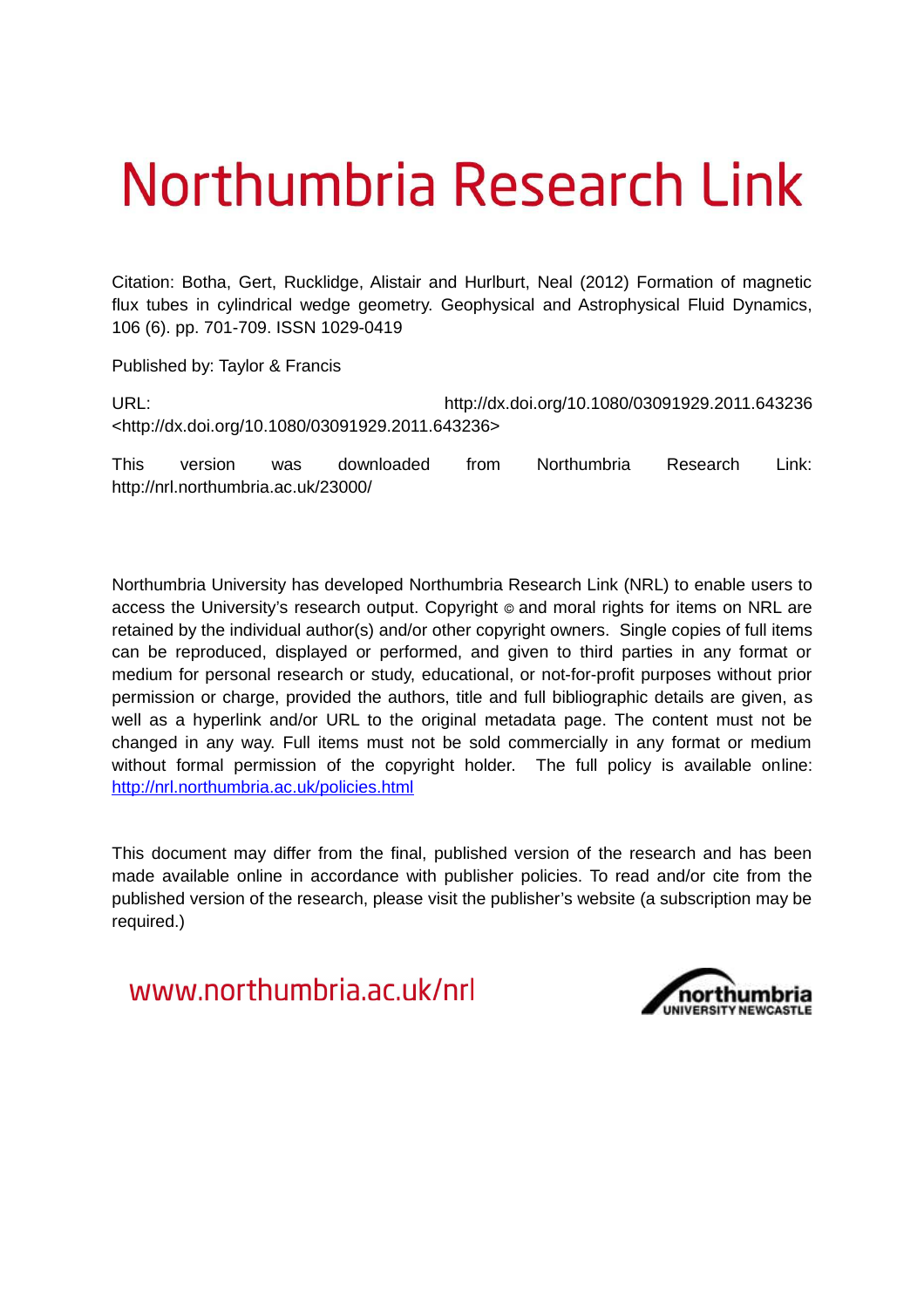Geophysical and Astrophysical Fluid Dynamics Vol. 00, No. 00, Month 200x, 1–10

# Formation of magnetic flux tubes in cylindrical wedge geometry

G. J. J. BOTHA†, A. M. RUCKLIDGE<sup>\*</sup>‡ and N. E. HURLBURT§

† Centre for Fusion, Space and Astrophysics, Physics Department, University of Warwick, Coventry CV4 7AL, UK ‡ Department of Applied Mathematics, University of Leeds, Leeds LS2 9JT, UK

§ Lockheed Martin Solar and Astrophysics Laboratory, Organization ADBS Building 252, Palo Alto, CA 94304,

USA

(Received 00 Month 200x; in final form 00 Month  $200x$ )

Three-dimensional (3D) magnetohydrodynamic (MHD) numerical simulations have not been able to demonstrate convincingly the spontaneous formation of large vertical flux tubes. Two-dimensional (2D) magnetoconvection in axisymmetric cylinders forms a central magnetic flux tube surrounded by annular convection rings. To study the robustness of this type of solution in three dimensions, the nonlinear resistive MHD equations are solved numerically in a 3D cylindrical wedge from an initially uniform vertical magnetic field. It is shown that the 2D result is retrieved for small domain radii. However, for larger radii the central axis loses its importance and in this case many convection cells form in the numerical domain. Magnetic flux is captured between cells where flow converges and the reduced amount of flux that congregates at the central axis is eroded by the surrounding convection.

Keywords: magnetoconvection; turbulent erosion; flux separation; numerical solution

## 1 Introduction

The formation of flux bundles in magnetoconvection is an important aspect in the evolution of magnetic flux in the solar convection zone and photosphere (Bushby 2008, Nordlund *et al.* 2009). Until now, numerical simulations have had mixed results in demonstrating the formation of large magnetic flux bundles from dispersed magnetic flux elements through the action of magnetoconvection only. The most successful in producing long-lasting pores are Kitiashvili et al. (2010), who produced magnetic flux bundles in intergranular lanes on a mesogranular scale. Magnetic flux was swept into vortices and then concentrated by downflows to reach maximum values of 4 kG at depths 1–4 Mm, and values of 1.5 kG at the surface. The structures lasted for the duration of the simulation (several hours). The precise mechanism for their formation was not established.

Simulations in three-dimensional (3D) Cartesian numerical domains have followed two approaches to this problem. On the one hand are simulations that include partial ionization and radiative transfer (Stein and Nordlund 2006, Bello González et al. 2009, Danilovic et al. 2010a,b), while the other approach simplifies the physics to idealised conditions (Isobe et al. 2008, Bushby et al. 2008, Cattaneo et al. 2003, Weiss 2002, Weiss et al. 2002, Rucklidge et al. 2000, Weiss et al. 1996). Whether the weak seed magnetic field is of mixed polarity (Danilovic et al. 2010a) or uniform (Isobe et al. 2008), convective motion produces highly intermittent magnetic field concentrations at the boundaries between convection cells.

In 2D cylindrical simulations of Boussinesq convection, all the initial magnetic flux in the simulation domain migrates to the central axis where it forms a central flux bundle. Galloway et al. (1978) showed that this will always be true for the Rayleigh-Bénard problem with an impenetrable outer wall, provided that the Rayleigh number is large. Compressible magnetoconvection in axisymmetric cylinders shows the same result, namely that magnetic flux in the simulation migrate to the central axis to form a flux bundle with annular convection cells surrounding it (Hurlburt and Rucklidge 2000, Botha *et al.* 2006, 2008). When the 2D axisymmetric solution is used to initialise a 3D wedge shaped simulation, a remnant of the central

<sup>∗</sup>Corresponding author. Email: A.M.Rucklidge@leeds.ac.uk

Geophysical and Astrophysical Fluid Dynamics<br>
ISSN: print/ISSN online © 200x Taylor & Francis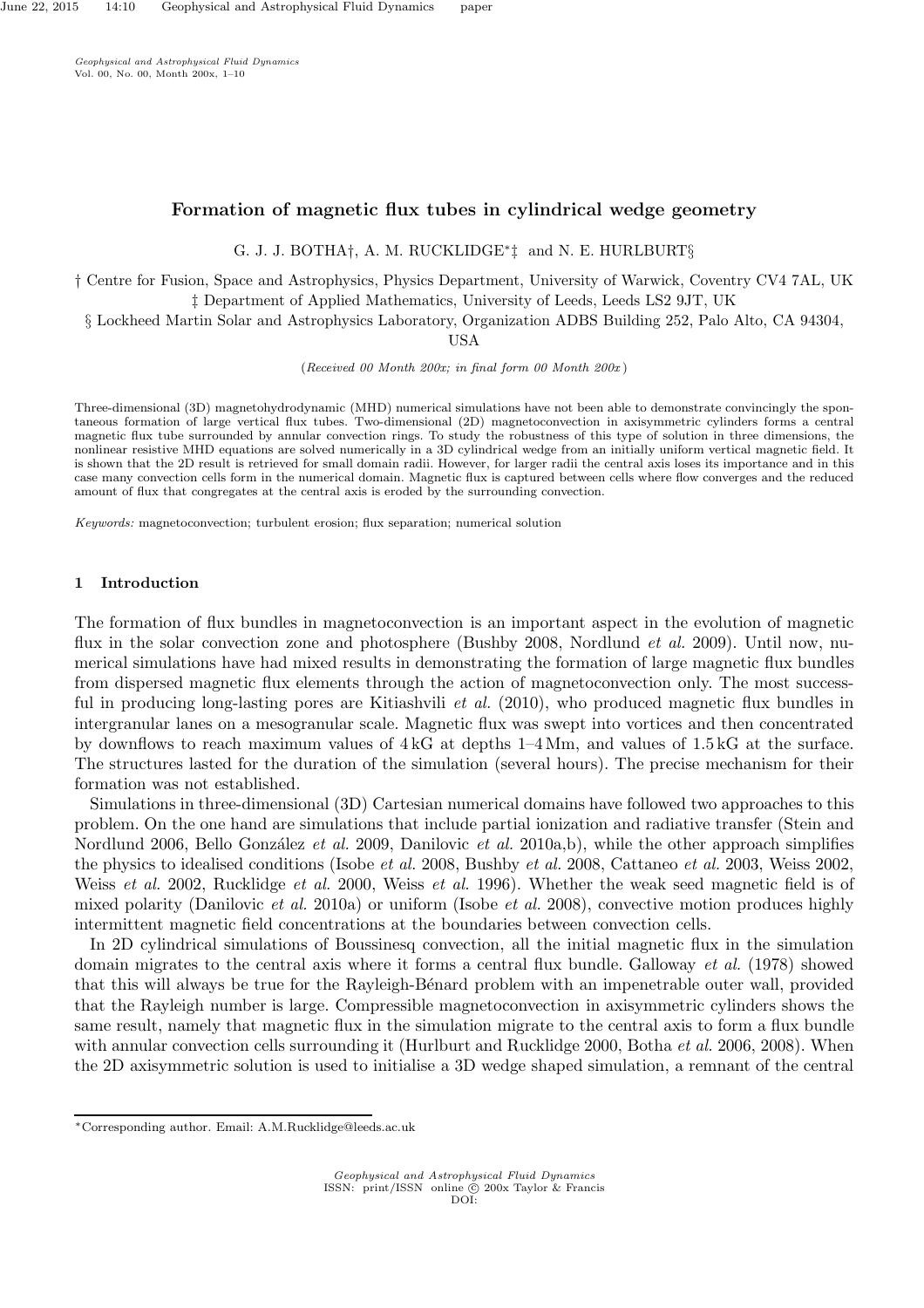#### 2 Botha et al.

magnetic flux bundle persists in spite of turbulent erosion due to its surrounding convection (Botha et al. 2007, 2011).

In this paper we consider the robustness of a magnetic flux tube forming at the central axis in a 3D cylindrical wedge domain for compressible magnetoconvection. The simulation is initialised with a uniform vertical magnetic field and allowed to evolve using the magnetohydrodynamic (MHD) equations. It will be shown that the central axis loses its privileged position once the radial dimensions of the cylindrical wedge becomes large enough for many convection cells to form. Consequently, magnetoconvection in large 3D cylindrical wedges behaves similar as in 3D Cartesian domains. In cylindrical wedges with smaller radii the 3D calculations reproduce the axisymmetric results, that is, a central flux bundle forms on axis.

# 2 Model

## 2.1 Equations

The nonlinear equations for fully compressible, 3D MHD convection are solved in a 3D wedge (Botha et al. 2011). To these is added a hyperbolic equation in order to enforce divergence cleaning (Dedner et al. 2002). All physical quantities are dimensionless, with length scaled to the depth of the numerical domain, velocities scaled to the sound speed at the top of the domain, and temperature, magnetic field, density and pressure all scaled to their initial values at the top of the numerical domain.

The initial magnetic field is chosen to be vertical, so that there are no Lorentz forces and an equilibrium solution exists with a vertically stratified temperature profile given by  $T = 1 + \theta z$ . Here  $\theta$  is the initial temperature gradient and the vertical direction is given by z. The initial plasma forms a polytrope.

The dimensionless physical parameters that quantify the magnetoconvection are the Rayleigh number R, the Prandtl number  $\sigma$ , the Chandrasekhar number Q, the magnetic diffusivity ratio at the top of the numerical domain  $\zeta_0$ , the ratio of specific heats  $\gamma$ , and the polytropic index m. The numerical results in this paper were obtained with the following parameter values:  $R = 10^5$ ,  $\sigma = 1$ ,  $\zeta_0 = 0.2$ ,  $\theta = 10$ ,  $\gamma = 5/3$ , and  $m = 1.495$ . The values of Q and the aspect ratio of the domain were varied and will be reported throughout the paper.

#### 2.2 Numerical model

The numerical implementation of the model was developed specifically for these type of calculations (Hurlburt and Rucklidge 2000, Botha et al. 2007). The numerial grid is in the shape of a 3D cylindridal wedge  $(r, \phi, z)$  with depth of one unit and radius Γ. The azimuthal number  $M_{\phi} = 2\pi/\phi_{max}$  quantifies its width. All the results presented in this paper were obtained with  $M_{\phi} = 8$ . Sixth-order compact finite differencing is used in the vertical plane with a spectral treatment in the azimuthal direction. The level of dealiasing is increased towards the central axis to maintain grid uniformity. The time evolution uses a fourth-order modified (explicit) Bulirsch-Stoer integration technique. The number of grid points in the radial direction is typically  $64 \times \Gamma$ , in the vertical direction 64, and in the azimuthal direction between 64 and 512.

Both top and bottom boundaries are impenetrable, set the magnetic field to be vertical and treat the temperature as fixed. The boundary condition in the azimuthal direction is periodic. At the central axis regularity conditions are imposed with no plasma flowing across  $r = 0$ . The numerical domain has a slippery, perfectly conducting, thermally insulating outside wall. The boundaries are described in detail in Botha et al. (2006).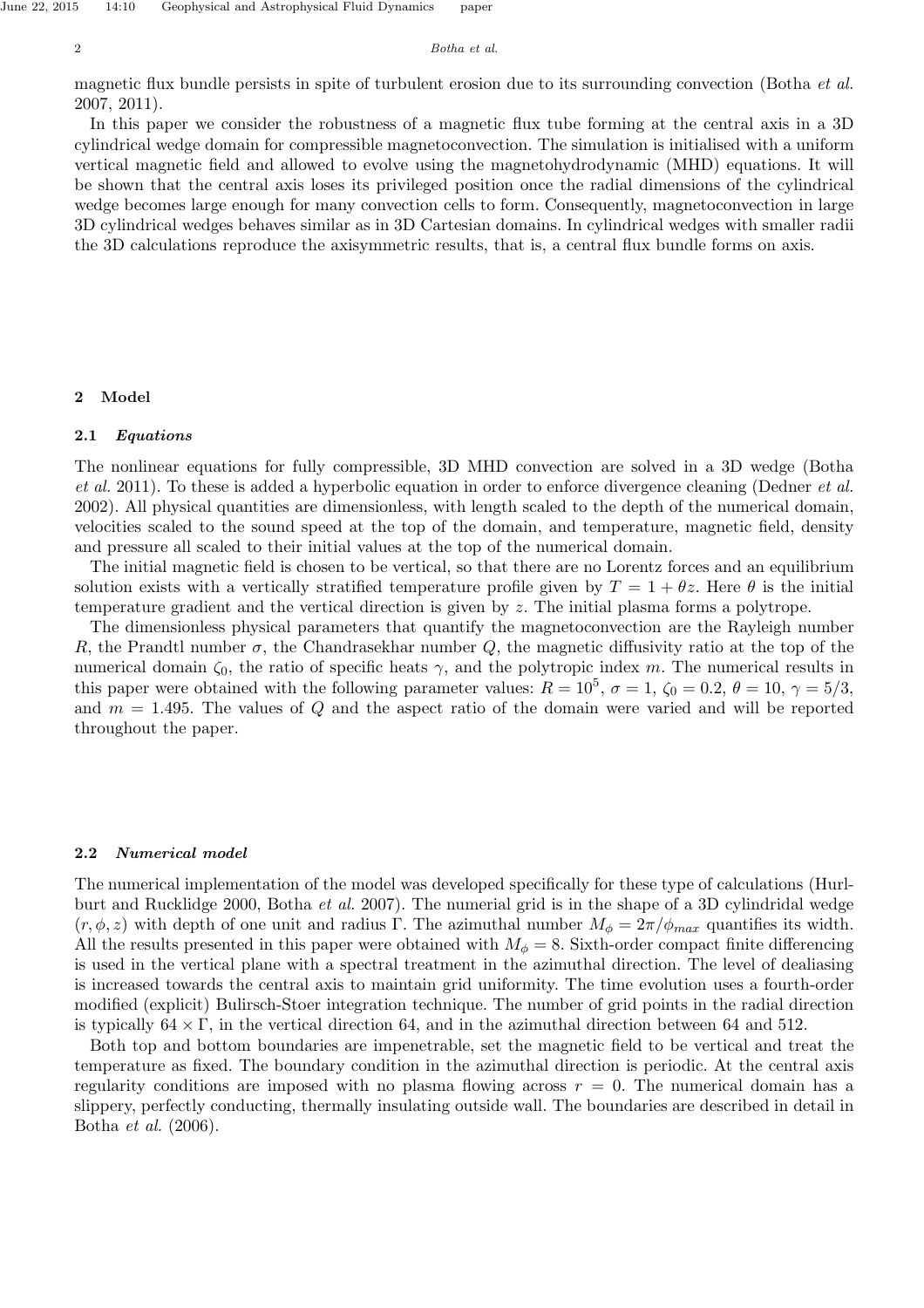#### 2.3 Diagnostic

A quantitative measure of the breakup of the central magnetic flux tube is provided by defining the radial profile of the magnetic field as

$$
|\bar{B}(r)| = \frac{1}{nz.n\phi} \sum_{r}^{nz} \sum_{r}^{n\phi} \sqrt{B_r^2 + B_\phi^2 + B_z^2},\tag{1}
$$

where  $nz$  and  $n\phi$  are the number of data points in the vertical and azimuthal directions respectively. In order to compare the magnetisation of the plasma with different values of the Chandrasekhar number Q, we monitor  $\sqrt{Q}|\vec{B}|$ . This gives an indication of the effective magnetic field strength as a function of the radial direction. Figures 1 and 2 present the time evolution of  $\sqrt{Q}|\bar{B}|$  respectively for radii  $\Gamma = 3$  and  $\Gamma = 6$  and for different values of Q. An indication of the final state of each simulation run is given by its horizontal midplane in figure 3.

## 3 Discussion of results

After initialising with a uniform vertical magnetic field, magnetoconvection forms that drives flux separation in the whole of the numerical domain. The degree to which magnetic flux is separated depends on the strength of the magnetic field, given by the value of  $Q$ , and the radius of the box  $(Γ)$ . The influence of the wedge width  $(M_{\phi})$  is discussed in Botha *et al.* (2011).

In all cases with  $\Gamma = 3$ , the convection eventually forces the majority of the magnetic flux to the central axis, similar to the axisymmetric (2D) results of Hurlburt and Rucklidge (2000). Figure 1 shows this for  $Q = 32$  until the time when all the magnetic flux has gathered at the central axis. The convection with  $Q = 250$  is presented till long after the flux has gathered at the central axis, showing the stability of the configuration once the central flux bundle has formed. The weaker the magnetic field the more the convection dominates the solution, which leads to shorter time spans before all the magnetic flux is forced to the central axis (figure 1) and smaller final radius for the central flux bundle, as shown in figures 1 and 3(a) and (b). This corresponds to the 2D result: the higher the magnetic flux in the solution, the wider the central flux bundle. The convection is such that one convection cell forms with an inflow towards the central axis and that dominates the top half of the numerical domain. This can be seen in figure 3(a) and (b), where the inflow is clearly visible in the midplane of the numerical box. Again this corresponds to the axisymmetric result.

The 2D results of Hurlburt and Rucklidge (2000) show a magnetic field strength on axis of approximately double the values obtained in this 3D study. The radius of the magnetic flux bundle that forms in 3D when  $\Gamma = 3$ , is twice that of the axisymmetric bundle radius. This is clear when figures 1(b) and (d) are compared to figures 3(a) and (b) in Hurlburt and Rucklidge (2000). The flow configuration in the simulations can explain these results. Under axisymmetry a collar flow forms around the central flux tube with an inflow at the top of the numerical domain, while there is no flow inside the magnetic flux bundle. In the 3D solutions weak flows form inside the flux bundle. These weak flows push the radius of the central flux bundle to be wider, so that the same magnetic flux  $(\sqrt{Q}\Gamma^2)$  in the solution leads to lower  $\sqrt{Q}|\overline{B}|$  values. The weak flows inside the flux bundle push magnetic field radially outwards, so that a peak value in the magnetic field strength forms at the edge of the flux bundle, as can be seen in figures 1(b) and (d) . It follows that this peak is much more prominent in 3D than in the 2D case.

For radii of  $\Gamma = 6$ , the same Q values and convection strength form multiple convection cells in the radial direction, as can be seen in figure  $3(c)$  and (d). Some of the magnetic flux is trapped between these cells where converging flows occur. Figure 2(a) and (c) show that the trapped magnetic flux does not move to the central axis in the cases with  $Q = 32$  and 250. In fact, throughout the duration of the numerical run convection cells form near the central axis that force magnetic flux away from the axis.

In the case of  $\Gamma = 3$ , a higher value of Q leads to a larger radius of the flux bundle that forms at the central axis, as is shown in figures 1 and  $3(a)$  and (b). In contrast, increasing Q in the numerical domain with  $\Gamma = 6$  did not produce a smaller convective area around a larger central magnetic flux bundle. Instead,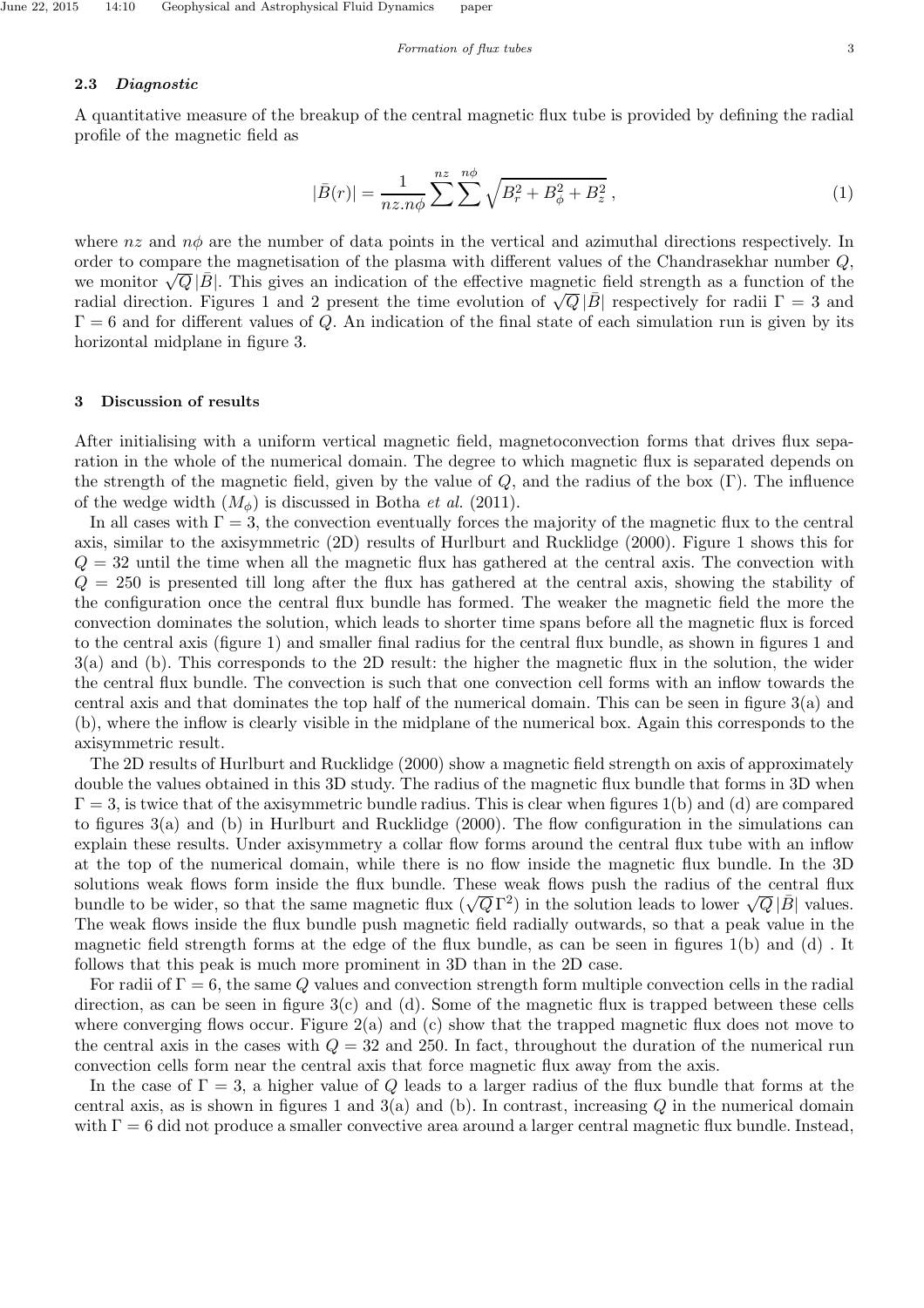#### 4 Botha et al.

the stronger magnetic flux in the numerical domain forced smaller convection cells to form, which created slowly moving patterns in the numerical domain. Figures  $2(e)$  and  $3(e)$  show the result when  $Q = 700$  is used. No central flux bundle forms, but convection cells closer to the central axis are more stable than those towards the outer radial boundary where cells change shape and morph into each other as the local magnetic flux is pushed around by the convection. This result is similar to that obtained by Hurlburt and Alexander (2002).

The value of the magnetic flux at the central axis is approximately the same in all the numerical simulations presented in this paper, whether a central magnetic flux bundle formed or not. Figures 1(b) and (d) as well as 2(b), (d) and (f) show the effective magnetic field strength, given by  $\sqrt{Q}|\vec{B}|$ , for radii  $\Gamma = 3$  and 6. The similar central magnetic flux values suggest that to increase the magnetic field strength at the central axis, one has to increase the strength of convection in the numerical simulations. This can be done by increasing the Rayleigh number  $R$ , or decreasing the Prandtl number  $\sigma$ . The latter resulted in stronger convection that forced smaller time steps and denser numerical grids, as in Botha *et al.* (2011), and as such was not pursued. By increasing the strength of the convection in this way, one should be able to create a central flux bundle for  $\Gamma = 6$  similar to  $\Gamma = 3$ .

The 3D results presented here are consistent with the 2D results of previous papers: within the context of magnetoconvection simulations, a substantial magnetic flux tube at the centre requires a pronounced inflow to maintain it. In axisymmetric simulations  $(M_\phi = \infty)$ , the magnetic field at the central axis is confined by the surrounding inflowing annular (or toroidal) convection cells (Hurlburt and Rucklidge 2000, Botha et al. 2006). Relaxing the axisymmetric constraint by allowing variation in the azimuthal direction in an eighth of a cylinder  $(M_{\phi} = 8)$ , as presented in this paper) allows the annular cells to break up into many granular cells. Magnetic flux escapes in the lanes between the granules where there is no inflow, so that less flux remains at  $r = 0$ . Botha *et al.* (2011) relaxed the symmetry further to  $M_{\phi} = 4$  with  $\Gamma = 3$ , and observed that the granular cells grew to fill the expanded azimuthal width. In the same way higher  $M_{\phi}$ values produce smaller granular convection cells. For very narrow wedges (high  $M_{\phi}$  values) the solution will tend to the axisymmetric result, especially towards the axis. This effect is also seen in figures  $2(e)$  and  $3(e)$  with  $Q = 700$ .

In the  $\Gamma = 3$  wedge the entire 3D solution presented here is aware of the cylindrical wedge geometry: the outer wall and the central axis. A larger radius allows granular cells to form that are shielded from the boundaries by cells next to the outer wall and near the axis, so that this part of the solution resembles Cartesian results. If a full cylindrical domain were used, with a large enough radius, we would expect that the central axis would play no distinguished role.

### 4 Conclusion

No 3D numerical examples exist that produce significant vertical magnetic flux bundles. In 2D axisymmetric geometry a flux bundle forms at the central axis with a collar flow surrounding it (Hurlburt and Rucklidge 2000). 3D radiative models of sunspots in Cartesian coordinates (Rempel et al. 2009a,b, Rempel 2011) initialise the simulations with the required magnetic field configuration. Cylindrical wedge domains with large radii come close to being Cartesian because the central axis, while still present, loses its dominance.

To study 3D nonlinear magnetoconvection in cylindrical wedge geometry, a numerical domain in the form of a cylindrical wedge of width  $M_{\phi} = 8$  is used. A uniform vertical magnetic field initialises the system, after which convection drives flux separation. For numerical domains with small radii, the 2D result is retrieved, namely that a central magnetic flux bundle forms surrounded by convection cells. However, if the radius of the cylindrical wedge is increased, the convection forms many cells with magnetic flux captured where converging flows occur. Not only does this reduce the size of the central flux bundle, but the magnetic flux at the central axis is continuously eroded by the convection surrounding it. As a result, the central axis loses its special position in the numerical solution and all magnetic flux tubes that form are transient. The maintenance of such structures in the turbulent convection must require either additional physical processes, such as flux emergence (Cheung et al. 2010), not included in our study or reflect some external forcing.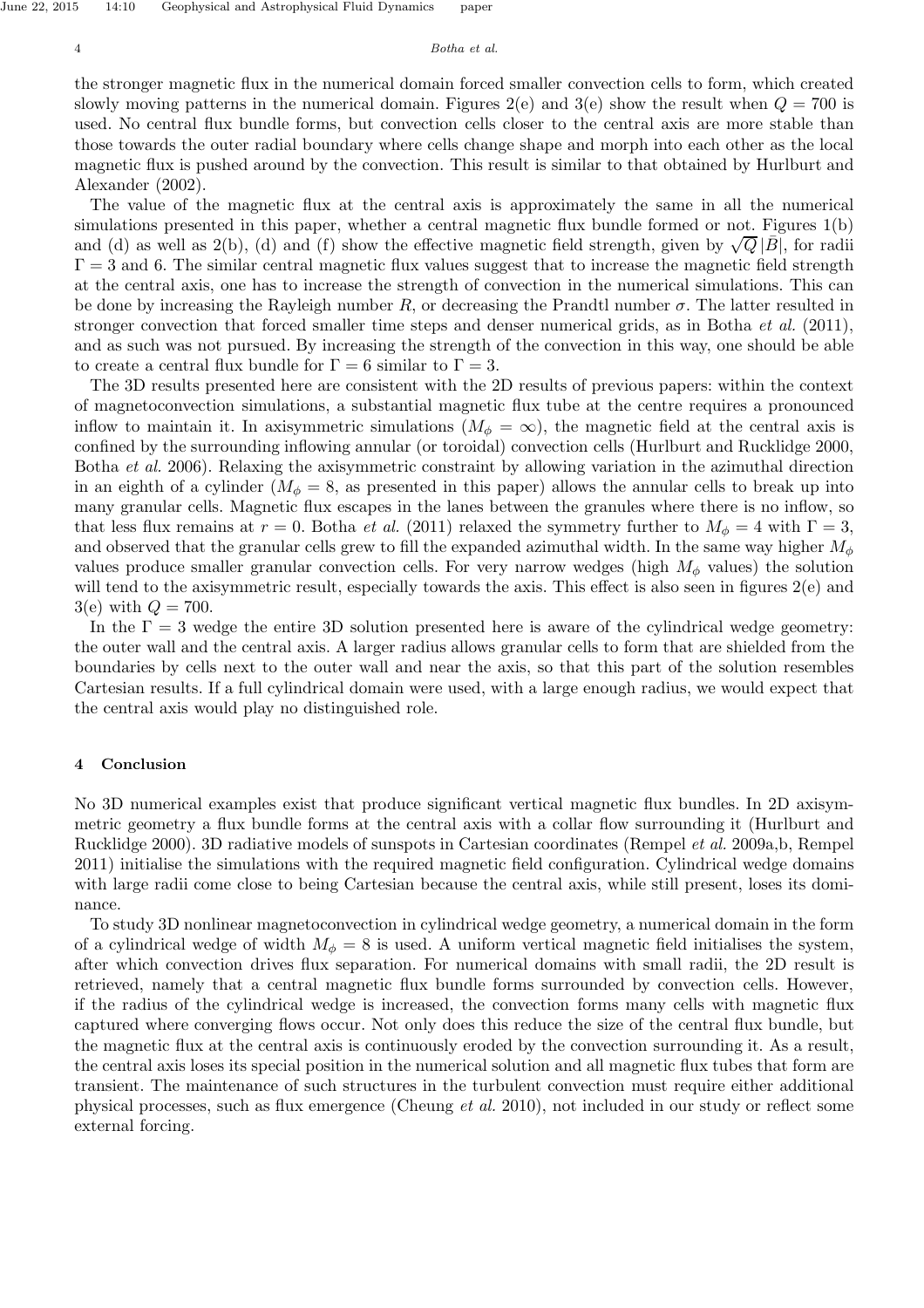# 5 Acknowledgments

GJJB and AMR would like to acknowledge financial support from NASA grant NNG04GG07G, PPARC grant PPA/G/O/2002/00014 and STFC grants PP/E001092/1, ST/F00205X/1 and ST/H002332/1. NEH would like to acknowledge support from NASA grants NNG06GD45G and NNM07AA01C. Computing facilities were provided by the White Rose Grid and the NASA supercomputer, the latter made possible through Prof. F.H. Busse.

# REFERENCES

- Bello González, N., Yelles Chaouche, L., Okunev, O. and Kneer, F., Dynamics of small-scale magnetic fields on the Sun: observations and numerical simulations. Astron. Astrophys. 2009, 494, 1091–1106.
- Botha, G.J.J., Busse, F.H., Hurlburt, N.E. and Rucklidge, A.M., Numerical simulations of rotating axisymmetric sunspots. Mon. Not. R. Astron. Soc. 2008, 387, 1445–1462.
- Botha, G.J.J., Rucklidge, A.M. and Hurlburt, N.E., Converging and diverging convection around axisymmetric magnetic flux tubes. Mon. Not. R. Astron. Soc. 2006, 369, 1611–1624.
- Botha, G.J.J., Rucklidge, A.M. and Hurlburt, N.E., Nonaxisymmetric instabilities of convection around magnetic flux tubes. Astrophys. J. 2007,  $662$ , L27–L30.
- Botha, G.J.J., Rucklidge, A.M. and Hurlburt, N.E., Nonlinear three-dimensional magnetoconvection around magnetic flux tubes. Astrophys. J. 2011, 731, 108.
- Bushby, P.J., Magnetic fields in the solar photosphere. Phil. Trans. R. Soc. A 2008, 366, 4465–4476.
- Bushby, P.J., Houghton, S.M., Proctor, M.R.E. and Weiss, N.O., Convective intensification of magnetic fields in the quiet Sun. Mon. Not. R. Astron. Soc. 2008, 387, 698–706.
- Cattaneo, F., Emonet, T. and Weiss, N.O., On the interaction between convection and magnetic fields. Astrophys. J. 2003, 588, 1183–1198.
- Cheung, M.C.M., Rempel, M., Title, A.M. and Schüssler, M., Simulation of the formation of a solar active region.  $A \, stronglys. J. 2010, 720, 233-244.$
- Danilovic, S., Schüssler, M. and Solanki, S.K., Magnetic field inensification: comparison of 3D MHD simulations with Hinode/SP results. Astron. Astrophys. 2010a, 509, A76.
- Danilovic, S., Schüssler, M. and Solanki, S.K., Probing quiet Sun magnetism using MURaM simulations and Hinode/SP results: support for a local dynamo. Astron. Astrophys. 2010b, 513, A1.
- Dedner, A., Kemm, F., Kröner, D., Munz, C.D., Schnitzer, T. and Wesenberg, M., Hyperbolic divergence cleaning for the MHD equations. J. Comput. Phys. 2002, 175, 645–673.
- Galloway, D.J., Proctor, M.R.E. and Weiss, N.O., Magnetic flux ropes and convection. J. Fluid Mech. 1978, 87, 243–261.
- Hurlburt, N.E. and Alexander, D., Sunspot dynamics and coronal heating; in COSPAR Colloq. 14, Solar-Terrestrial Magnetic Activity and Space Environment 2002, pp. 19–25.
- Hurlburt, N.E. and Rucklidge, A.M., Development of structure in pores and sunspots: flows around axisymmetric magnetic flux tubes. Mon. Not. R. Astron. Soc. 2000, 314, 793–806.
- Isobe, H., Proctor, M.R.E. and Weiss, N.O., Convection-driven emergence of small-scale magnetic fields and their role in coronal heating and solar wind acceleration. Astrophys. J. 2008, 679, L57–L60.
- Kitiashvili, I.N., Kosovichev, A.G., Wray, A.A. and Mansour, N.N., Mechanism of spontaneous formation of stable magnetic structures on the Sun. Astrophys. J. 2010, 719, 307–312.
- Nordlund, A., Stein, R.F. and Asplund, M., Solar surface convection. *Living Rev. Solar Phys.* 2009, 6, 2.
- Rempel, M., Penumbral fine structure and driving mechanism of large-scale flows in simulated sunspots. Astrophys. J. 2011, 729, 5.
- Rempel, M., Schüssler, M., Cameron, R.H. and Knölker, M., Penumbral structure and outflows in simulated sunspots. Science 2009a, 325, 171–174.
- Rempel, M., Schüssler, M. and Knölker, M., Radiative magnetohydrodynamic simulation of sunspot structure. Astrophys. J. 2009b, 691, 640–649.
- Rucklidge, A.M., Weiss, N.O., Brownjohn, D.P., Matthews, P.C. and Proctor, M.R.E., Compressible mag-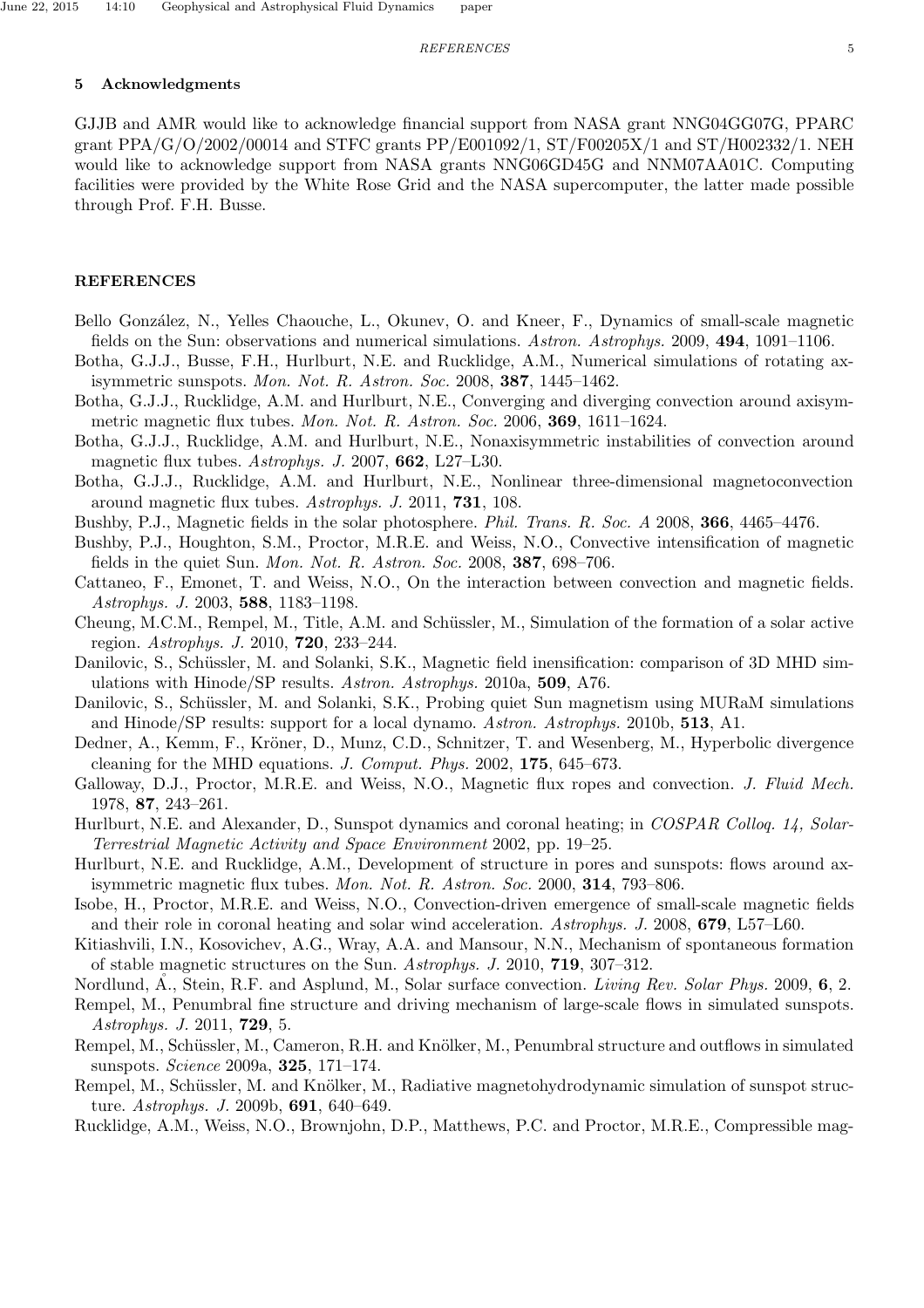## 6 REFERENCES

netoconvection in three dimensions: pattern formation in a strongly stratified layer. J. Fluid Mech. 2000, 419, 283–323.

- Stein, R.F. and Nordlund, A., Solar small-scale magnetoconvection. Astrophys. J. 2006, 642, 1246–1255.
- Weiss, N.O., Umbral and penumbral magnetoconvection. Astron. Nachr. 2002, 323, 371–376.
- Weiss, N.O., Brownjohn, D.P., Matthews, P.C. and Proctor, M.R.E., Photospheric convection in strong magnetic fields. Mon. Not. R. Astron. Soc. 1996, 283, 1153–1164.
- Weiss, N.O., Proctor, M.R.E. and Brownjohn, D.P., Magnetic flux separation in photospheric convection. Mon. Not. R. Astron. Soc. 2002, 337, 293–304.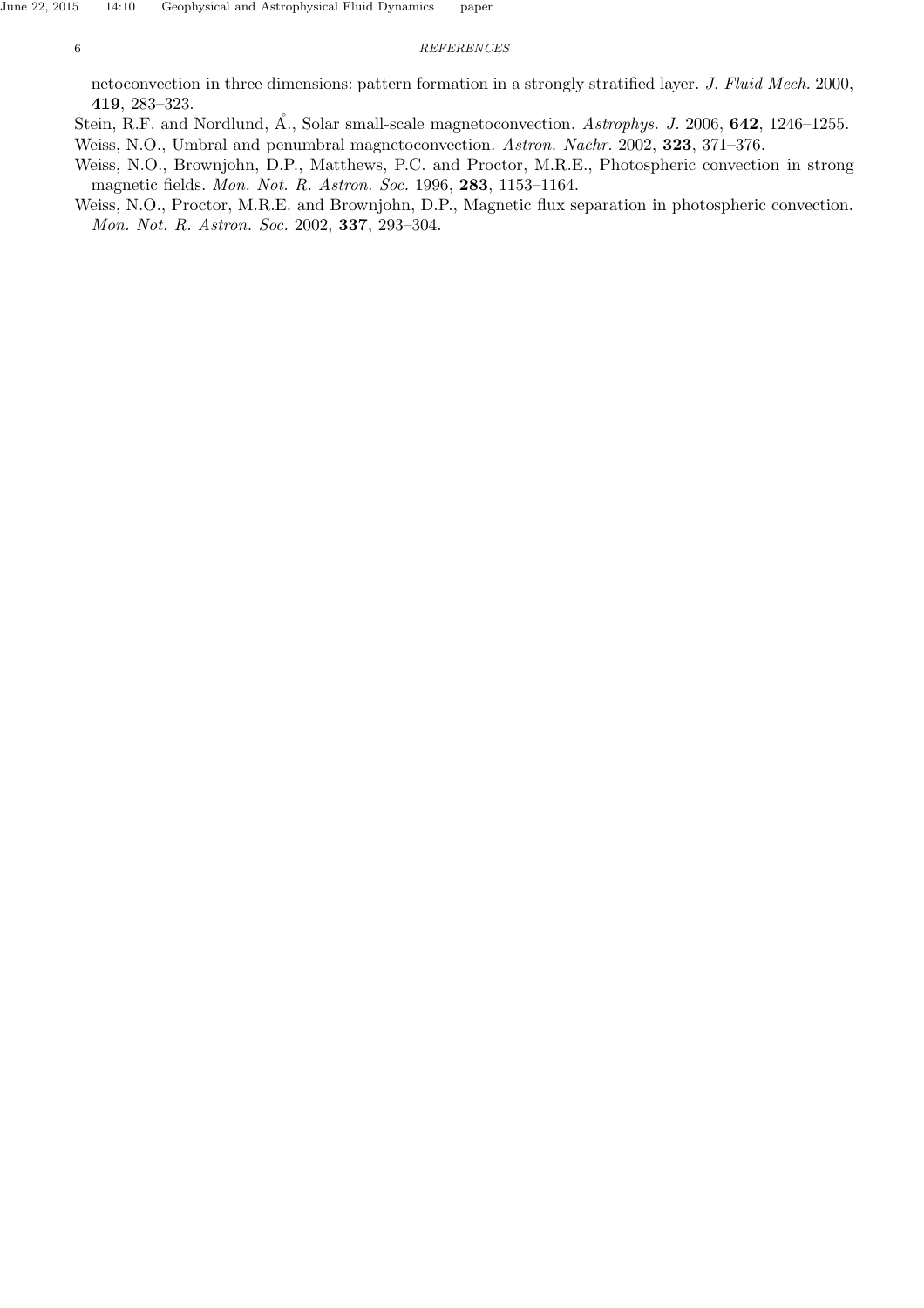Table 1. Physical parameters sampled in the vertical plane at  $\phi = 0$  in figure 3.

| Numerical run<br>Q            |                  | min                                  | max                                                                                                            | $\jmath_{\phi}$<br>min                               | max                                   | T<br>mın                             | max                                  | maximum<br>Mach number               |
|-------------------------------|------------------|--------------------------------------|----------------------------------------------------------------------------------------------------------------|------------------------------------------------------|---------------------------------------|--------------------------------------|--------------------------------------|--------------------------------------|
| 32<br>250<br>32<br>250<br>700 | 3<br>6<br>6<br>6 | 35.8<br>28.0<br>15.6<br>20.8<br>25.8 | $3.4 \times 10^{11}$<br>$7.8 \times 10^6$<br>$2.3 \times 10^{11}$<br>$2.9 \times 10^{10}$<br>$5.4 \times 10^6$ | $-40.7$<br>$-15.6$<br>$-100.5$<br>$-21.8$<br>$-13.6$ | 103.7<br>27.5<br>79.8<br>19.9<br>19.2 | 0.98<br>0.89<br>0.98<br>0.98<br>0.99 | 1.01<br>1.01<br>1.01<br>1.01<br>1.01 | 0.08<br>0.06<br>0.04<br>0.04<br>0.03 |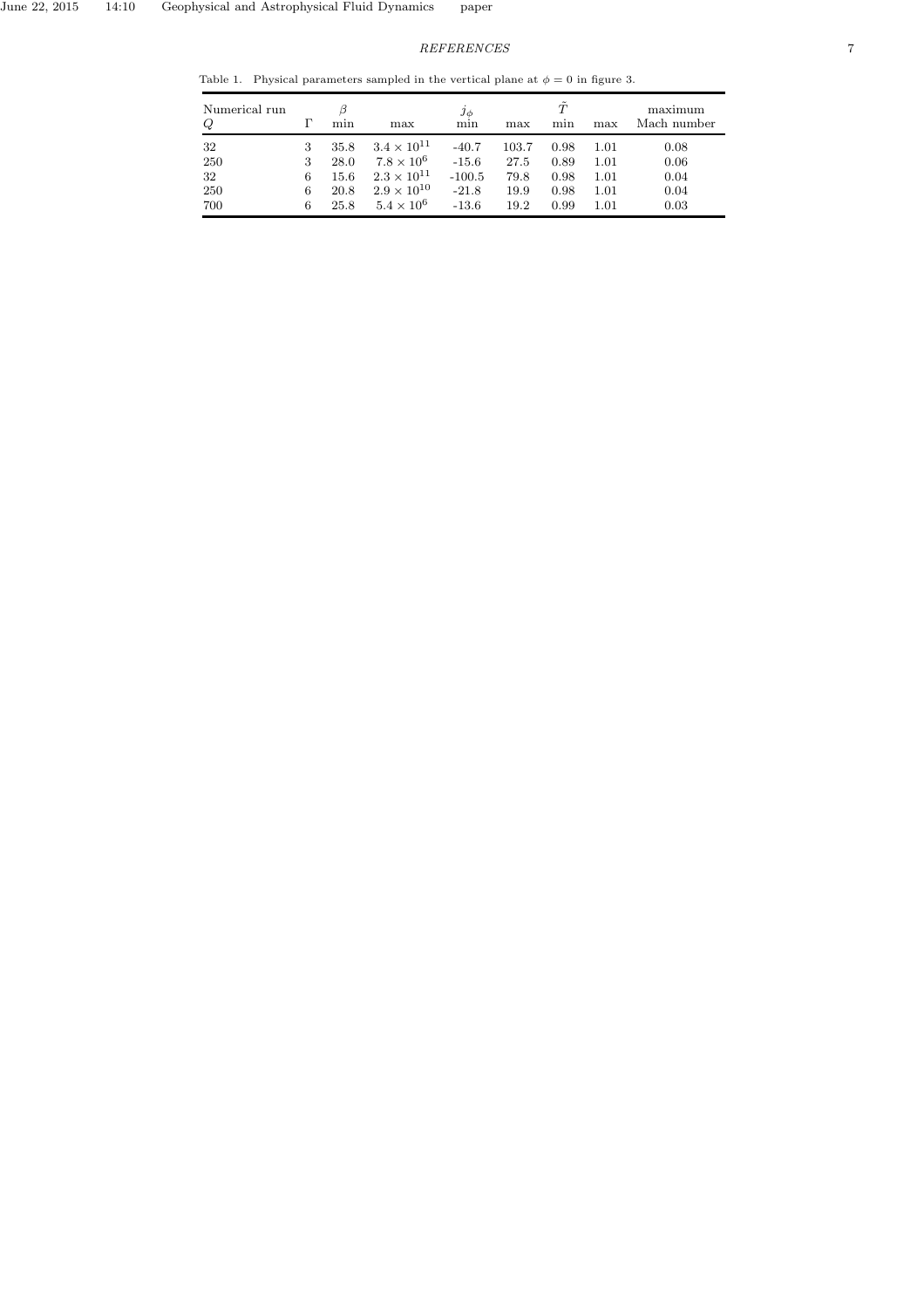8

**REFERENCES** 

paper





 $\circ$ 



(b) Radial profile of three instances from (a). The solid line is at time  $1761.09$ , the dotted line at  $1179.1$  and the broken line at  $592.86$ .





(c)  $Q = 250$  with  $\max(\sqrt{Q}|\bar{B}|) = 82.92$ 

(d) Radial profile of three instances from (c). The solid line is at time 5519.43, the dotted line at 2854.31 and the broken line at 1021.85.

Figure 1. Time evolution of  $\sqrt{Q}|\bar{B}|$  with  $\Gamma = 3$ .  $|\bar{B}|$  is defined in (1). (a) and (c) are the time evolution with  $\max(\sqrt{Q}|\bar{B}|)$  black and white zero. The central axis is along the top edge of each panel. (b) and (d) are three instances from the figures on the left.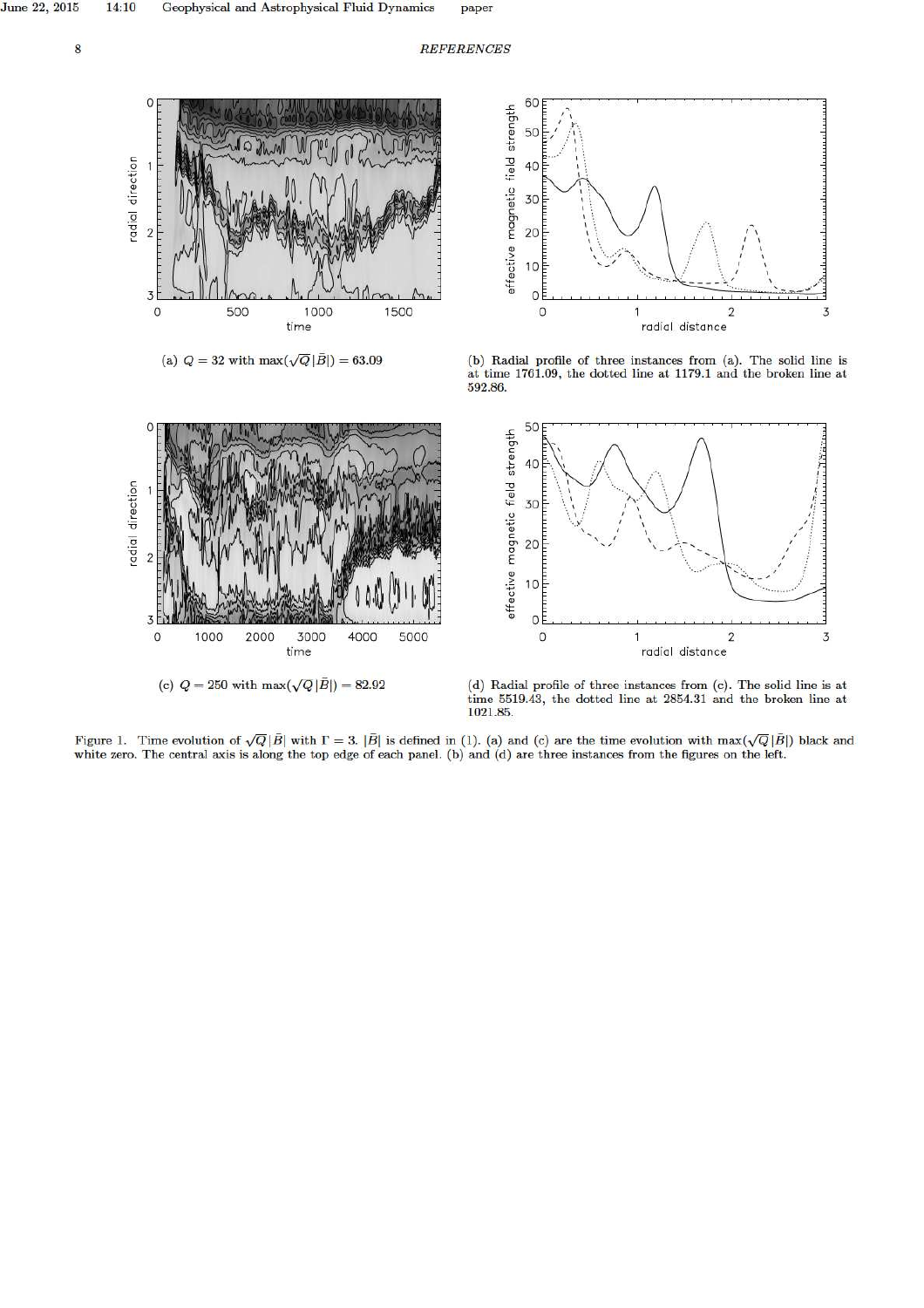paper



(a)  $Q = 32$  with max( $\sqrt{Q}|\bar{B}|$ ) = 68.38



(c)  $Q = 250$  with  $\max(\sqrt{Q}|\bar{B}|) = 61.88$ 



(b) Radial profile of three instances from (a). The solid line is at time  $1529.45$ , the dotted line at  $1011.42$  and the broken line at 491.46.



(d) Radial profile of three instances from (c). The solid line is at time 2679.2, the dotted line at  $1803.25$  and the broken line at  $2679.2$ , the dotted line at  $1803.25$  and the broken line at



(e)  $Q = 700$  with  $\max(\sqrt{Q}|\bar{B}|) = 51.38$ 



(f) Radial profile of three instances from (e). The solid line is at time 1443.92, the dotted line at 855.46 and the broken line at  $391.91$ .

Figure 2. Time evolution of  $\sqrt{Q}|\overline{B}|$  with  $\Gamma = 6$ .  $|\overline{B}|$  is defined in (1). (a), (c) and (e) are the time evolution with  $\max(\sqrt{Q}|\overline{B}|)$  black and white zero. The central axis is along the top edge of each panel.